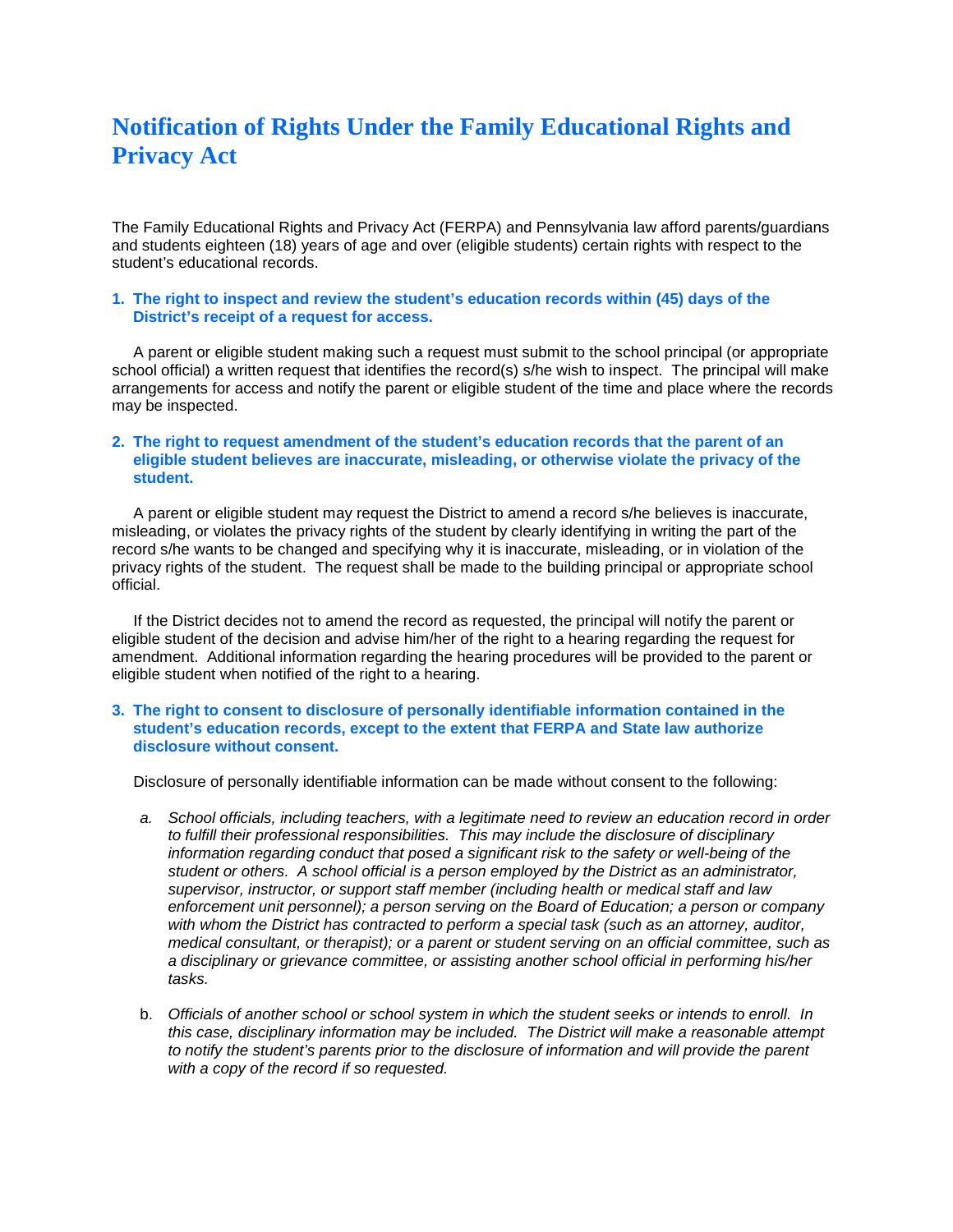- c. *Authorities named in FERPA and accompanying federal regulations, including authorized representatives of the Comptroller General of the United States, Secretary of Education, and State and local educational authorities.*
- d. *Officials connected with a student's application for a receipt of financial aid.*
- e. S*tate and local officials who are required to get specific information pursuant to State law if the disclosure concerns the juvenile justice system and the system's ability to effectively serve the student whose records are released.* If the State statute was enacted after November 19, 1974, the officials must certify in writing that the information will not be disclosed to any other person, except as provided by State law, without prior written consent of the parent.
- f. *Educational testing and research organizations for the purpose of administering student aid programs or improving instruction or predictive tests as long as confidentiality is maintained, and such organizations are required to destroy records after they no longer are needed.*
- g. *Accrediting institutions.*
- h. *Appropriate person (in emergency situations) if the information is necessary to protect the health and safety of the student or others.*
- i. *Anyone if required by a court order or subpoena. However, where the subpoena is issued by a federal grand jury, the District will make reasonable efforts to notify the parent or eligible student prior to complying with the subpoena or court order.*

 The School District may disclose group scholastic achievement data from which the individual cannot be identified without written consent of the parent or eligible student.

**4. The right to file a complaint with the U.S. Department of Education concerning alleged failures by the District to comply with the requirements of FERPA.**

> The name and address of the office that administers FERPA is: Family Policy Compliance Officer U.S. Department of Education 400 Maryland Avenue, SW Washington, D.C. 20202-5920

#### **5. The right to refuse to permit the designation of any or all of the categories of directory information.**

The District is permitted by law to disclose directory information without written consent of the parent or eligible student. The parent or eligible student has the right to refuse to permit the designation of any or all of the categories of directory information if a written refusal is forwarded to the building principal by October 30 of the current school term.

Directory information which may be released may include the student's name, email address, photograph, date and place of birth; major field of study; participation in officially recognized activities and sports; weight and height of members of athletic teams; dates of attendance; degrees and awards received; the most recent and previous education agency or institution attended by the student; photographic and video footage of the student participating in District events; and other similar information.